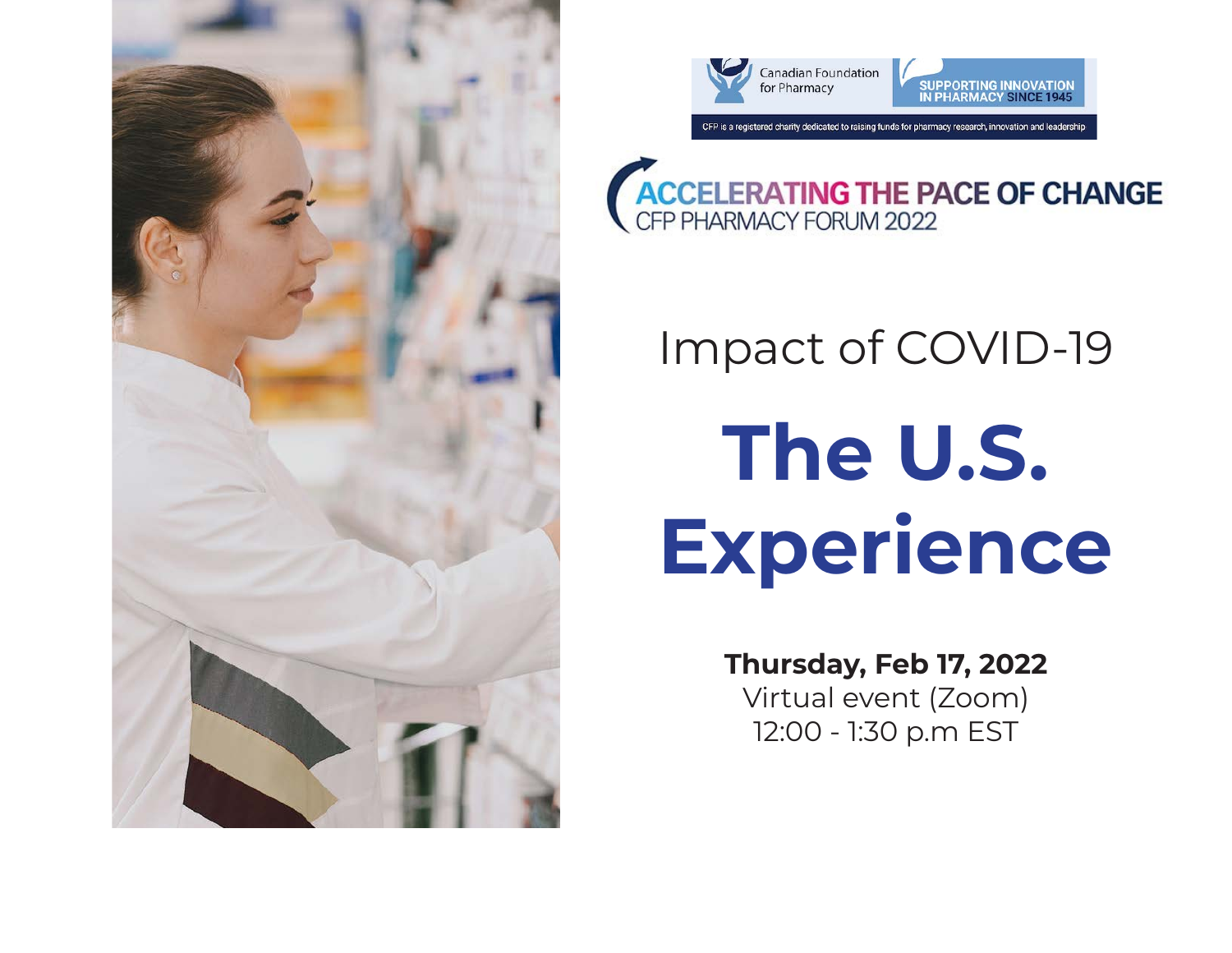

#### **Hannah Fish Presenter PharmD, CPHQ**

Hannah serves as the National Community Pharmacists Association's director of Strategic Initiatives. She is responsible for developing and executing member education and research initiatives for the purpose of improving the operations and performance of community pharmacy businesses through the NCPA Innovation Center.

Dr. Fish previously served as Pharmacy Quality Alliance's Associate Director for Education and Communications. In her role, she was responsible for leading a broad range of activities focused on guiding PQA's communications strategy and developing special projects that drove strong organizational awareness, educational engagement and advanced patient care, including the development of immunization related performance measures.

Dr. Hannah Fish also served as PQA's 2015-2016 Executive Fellow where he championed the growth of the PQA academic component of their membership and successfully launched the PQA - CVS Health Foundation Scholars program.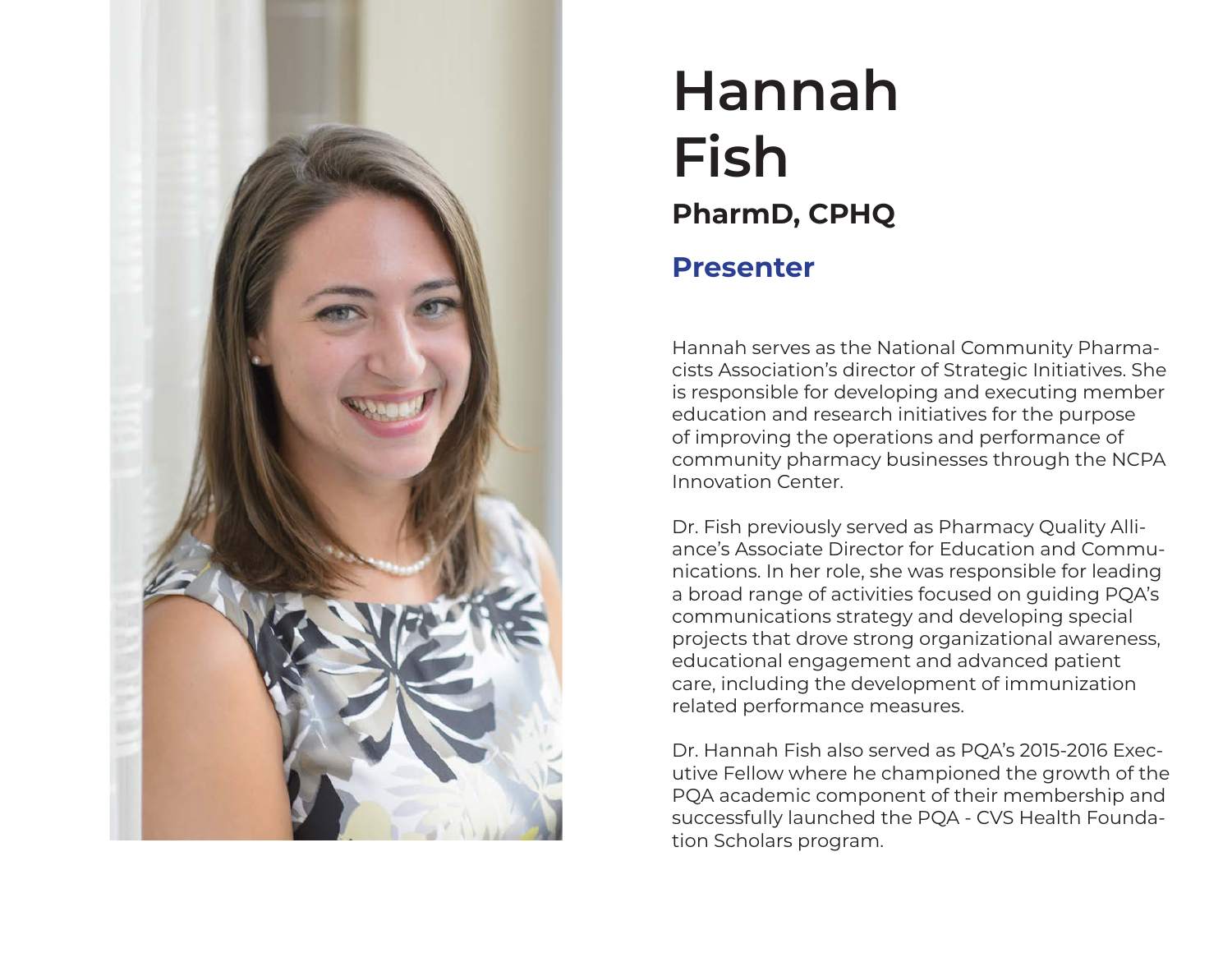

#### **Bruce Winston Moderator Founder - Apex Pharmacies**

Bruce Winston is an entrepreneur and pharmacist, having graduated from the University of Alberta in 1985. One year later, with the assistance of his two mentors, he purchased his first pharmacy in north Calgary.

In 2004, he founded Apex Pharmacies which he grew to 20 pharmacies in Alberta under the Sandstone Pharmacies brand. Bruce recently sold the group of pharmacies to Neighbourly Pharmacy. Now on the executive team at Neighbourly, Bruce's current position is Head of Alberta Pharmacy Strategy and Professional Affairs where he reports directly to the CEO. While he no longer directly owns a pharmacy, Bruce retains a deep personal commitment to the practice of pharmacy.

Bruce is a board member of the Alberta Pharmacists' Association wherehe currently holds the position of past president.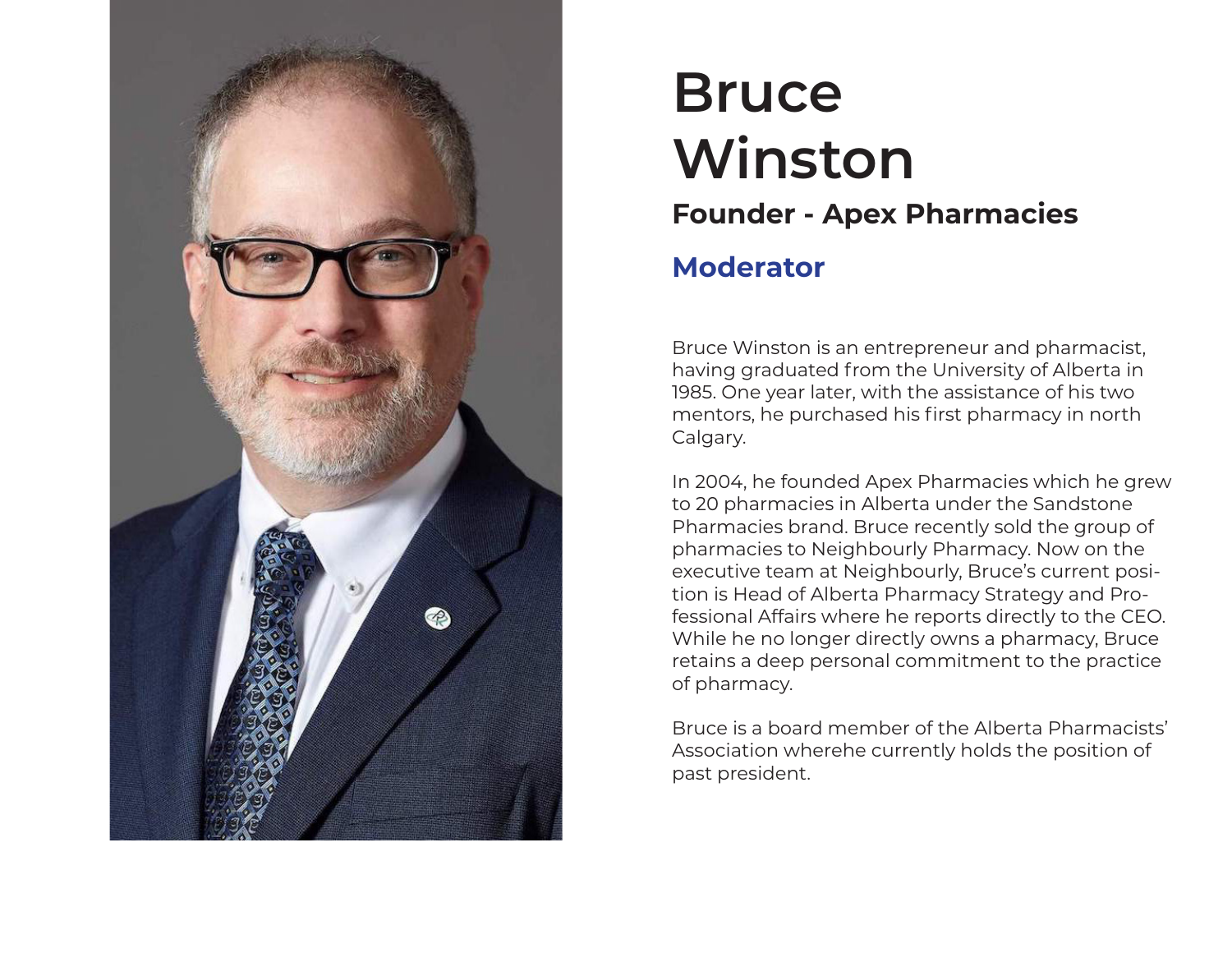

#### **Deborah D. Bowers, Panelist PharmD, RPh, AFMC1**

Received her PharmD degree from the University of South Carolina and practiced retail pharmacy for a few years at a mass merchandiser, before opening an independent pharmacy in York, SC in 2002 (Yorkville Pharmacy). I am an active member in SCPhA serving many times as a delegate and board member(currently Upstate Director), NCPA and Lead Luminary for CPESN SC.

She's also an active member of her church and mission team of Liberty Church in York, SC. Started studying functional medicine due to wanting to help her patients be the best version of their wellness selves.